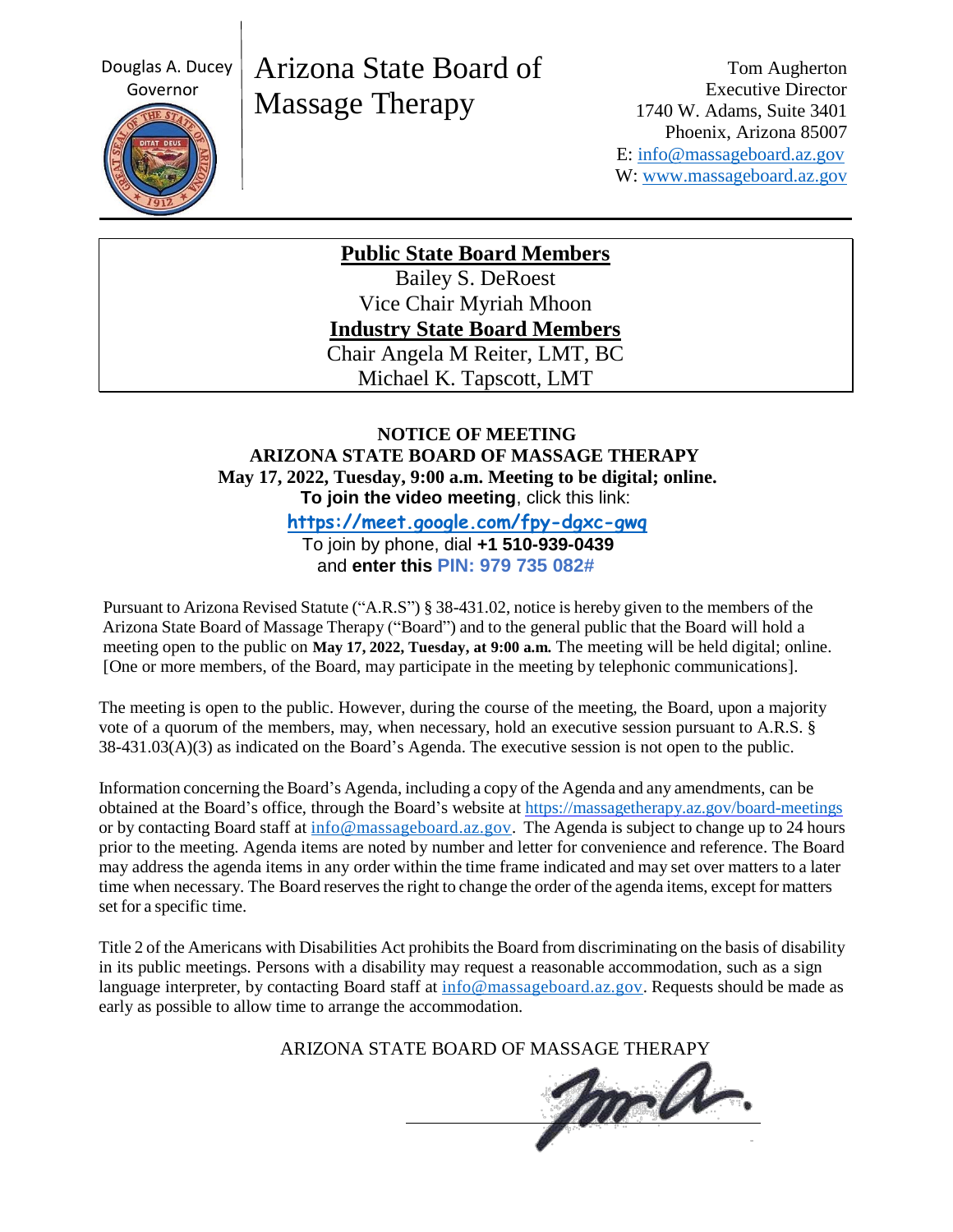Douglas A. Ducey Governor

Arizona State Board of Massage Therapy

1740 W. Adams, Suite 3401 Phoenix, Arizona 85007 Email: [info@massageboard.az.gov](mailto:info@massageboard.az.gov) Website: [www.massageboard.az.gov](http://www.massageboard.az.gov/)

Angela M. Reiter, LMT, BC - Chair Myriah Mhoon - Vice Chair Bailey S. DeRoest Michael K. Tapscott, LMT Vacant, Public Member

# **MAY 17, 2022 at 9:00 a.m. Special Board Meeting Agenda** *(Meeting to be digital; online)*

*THE BOARD WILL NOT PROVIDE A PHYSICAL LOCATION FOR THIS MEETING. ANY PERSON WHO WISHES TO ATTEND THE STATE BOARD MEETING SHALL PARTICIPATE VIA VIDEOCONFERENCE. A PERSON WISHING TO ATTEND DIGITALLY MAY:*

> **Join the video meeting**, click this link: **<https://meet.google.com/fpy-dgxc-gwq>** To join by phone, dial **+1 510-939-0439** and **enter this PIN 979 735 082#**

**NOTE:** The Chair of the Arizona State Board of Massage Therapy ("Board") reserves the right to change the order of items published on this agenda, except for public hearings set for a specific time. During the Board meeting, and upon a vote of the majority of a quorum, the Board may go into Executive Session to obtain legal advice from the Board's attorney(s) pursuant to Arizona Revised Statute ("A.R.S.") § 38-431.03(A)(3) on any items listed on the agenda. All meeting attendees whose presence is not required in an Executive Session may remain in the board meeting room when the Board withdraws to chambers for an Executive Session. Any and all legal action by Board members will only take place in Open Session.

In accordance with the Open Meeting Law, the Board has a civility policy that prohibits any type of disorderly conduct that disrupts the Board from carrying out its business. Individuals found violating this policy will be asked to modify their behavior and act civilly, and if the disorderly conduct continues, the person may be removed from the meeting.

**The Americans with Disabilities Act:** Persons with disabilities may request reasonable accommodations, such as sign language interpreters. Requests should be made as early as possible to allow time to arrange the accommodation. This document is available in alternative format upon request.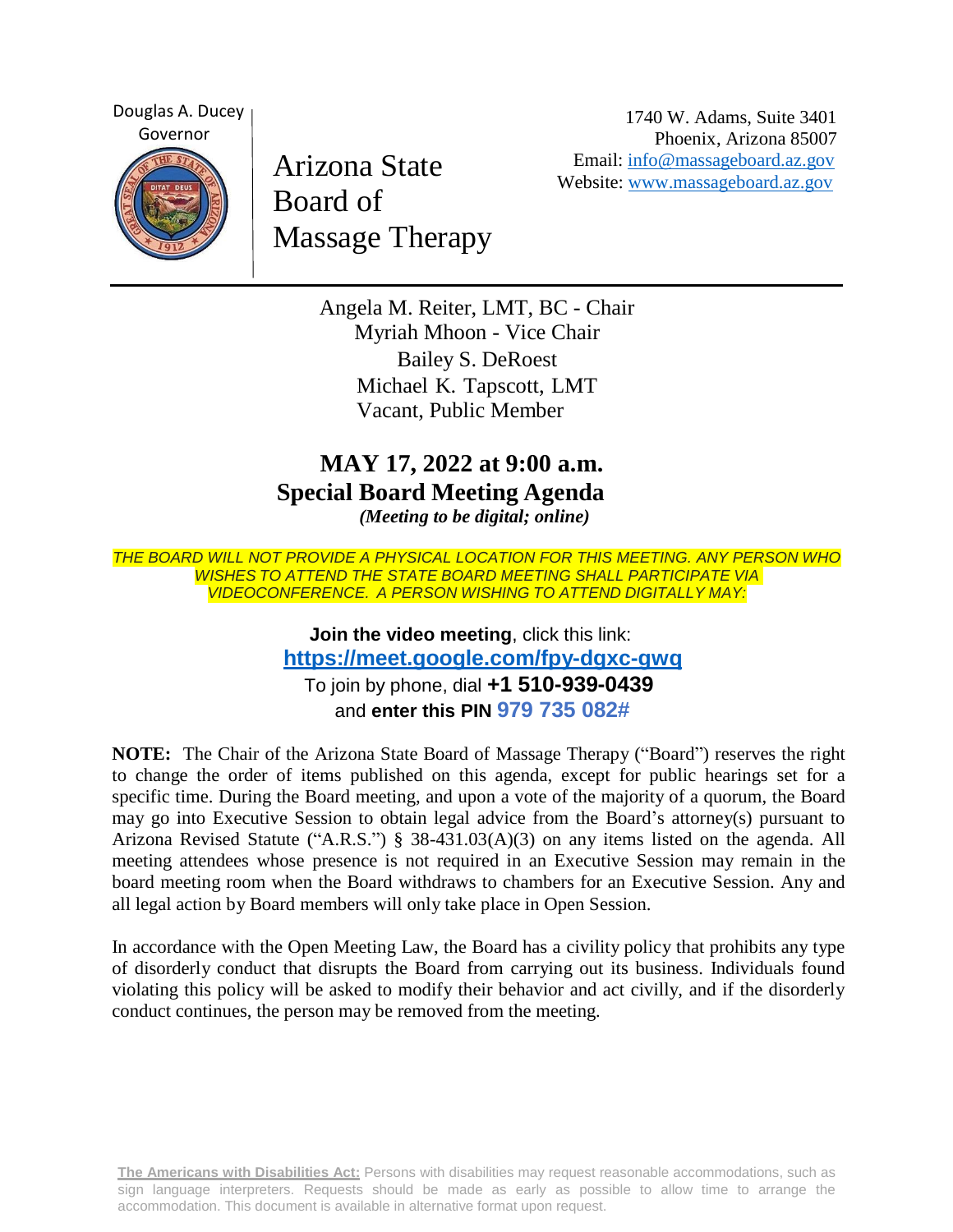### **I. CALL TO ORDER – Chair**

#### **II. ROLL CALL – Executive Director**

#### **III. CALL TO THE PUBLIC – Chair**

Pursuant to A.R.S. § 38-431.01(H), the Board may make an open call to the public during a public meeting, subject to reasonable time, (*three minutes*), place and manner restrictions, to allow individuals to address the public body on any issue within the jurisdiction of the public body. However, members of the Board are not allowed to discuss or take legal action on matters raised during an open call to the public unless the matters are properly noticed for discussion and legal action. The Board, however, may ask staff to review a matter or may ask that a matter be put on a future agenda.

#### **IV. DECLARATION OF CONFLICTS OF INTEREST – A.R.S. § 38-503 – Chair**

#### V. REVIEW, DISCUSSION AND POSSIBLE ACTION ON BOARD **M E E T I N G MINUTES – Chair**

- A. Discussion and approval of the Massage Board Open Minutes from the April 25, 2022 monthly meeting.
- **VI. ITEMS FOR BOARD REVIEW, DISCUSSION AND POSSIBLE ACTION – Chair**  Upon a vote of the majority of a quorum, the Board may go into Executive Session, pursuant to A.R.S. § 38-431.03(A)(2) to discuss or consider records exempt, by law, from public inspection, including the receipt and discussion of information or testimony that is specifically required to be maintained as confidential by state or federal law.
	- A. Formal Hearing(s)
		- (1) 21-145, Hee **Yang**-MT-17196
		- (2) 21-146, Sam **Larrabee** MT-02725P
		- (3) 21-150, Yun Song **McCabe** MT-23897
		- (4) 22-115, Jonathan **Riggs** MT-13639
	- B. Formal Interviews Vacant
	- C. Investigative Review File(s) Including possible acceptance of proposed consent Vacant